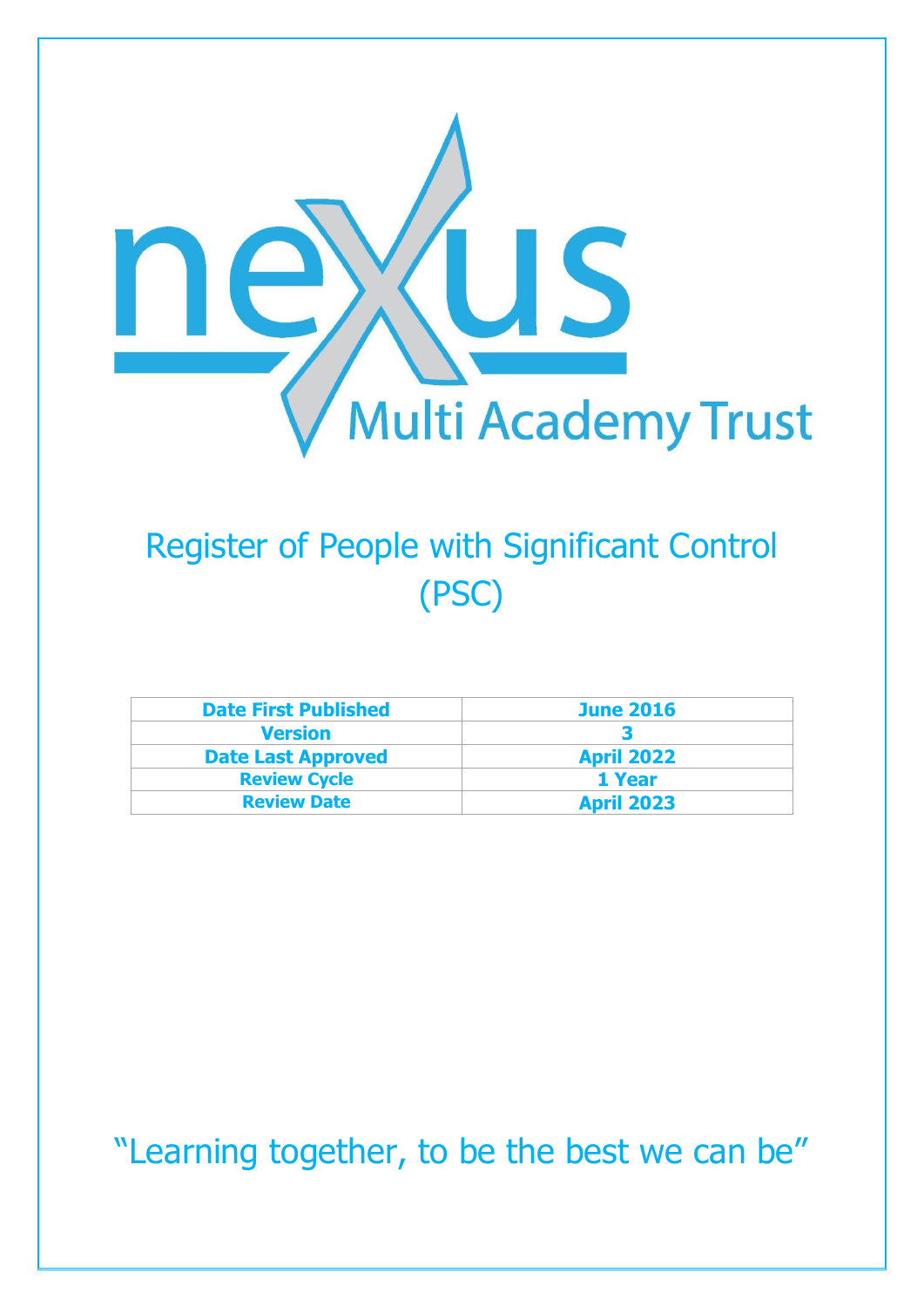

## 1. Context

- 1.1.From 6 April 2016, companies, including academies, must keep a register of people who have significant control over the company. From 26 June 2017, these requirements have been modified to require more frequent updating. The relevant legislation for companies is:
	- Section 12A, Part 21A and Part 24 of the Companies Act 2006 (as inserted by the Small Business Enterprise and Employment Act 2015)
	- The Register of People with Significant Control Regulations 2016;
	- **The European Public Limited-Liability Company (Register of People** with Significant Control) Regulations 2016;
	- **The Limited Liability Partnerships (Register of People with Significant** Control) Regulations 2016 as amended by The Information about People with Significant Control (Amendment) Regulations 2017.
- 1.2.The people with significant control (PSC) register can never be blank: every Academy must complete a register, even if there are no relevant people to include. The summary guide for companies – register of people with significant control – produced by the Department for Business, Energy and Industrial Strategy (formerly Department for Business Innovation and Skills) provides guidance on completing the register sets out the official wording to use on it, including in situations where there are no PSC to record.
- 1.3.Failing to provide this information is a criminal offence. Failure to provide accurate information on the PSC register and failure to comply with notices requiring someone to provide information are criminal offences, and may result in a fine and or a prison sentence of up to two years.
- 1.4.Companies House guidance states that an individual must be recorded on the register of PSC when he or she meets one or more of the following conditions:
	- **Holding more than 25% of shares in the company**
	- **Holding more than 25% of voting rights in the company**
	- **Holding the right to appoint or remove the majority of the board of** directors of the company
- 1.5.The following people are excepted from being PSC: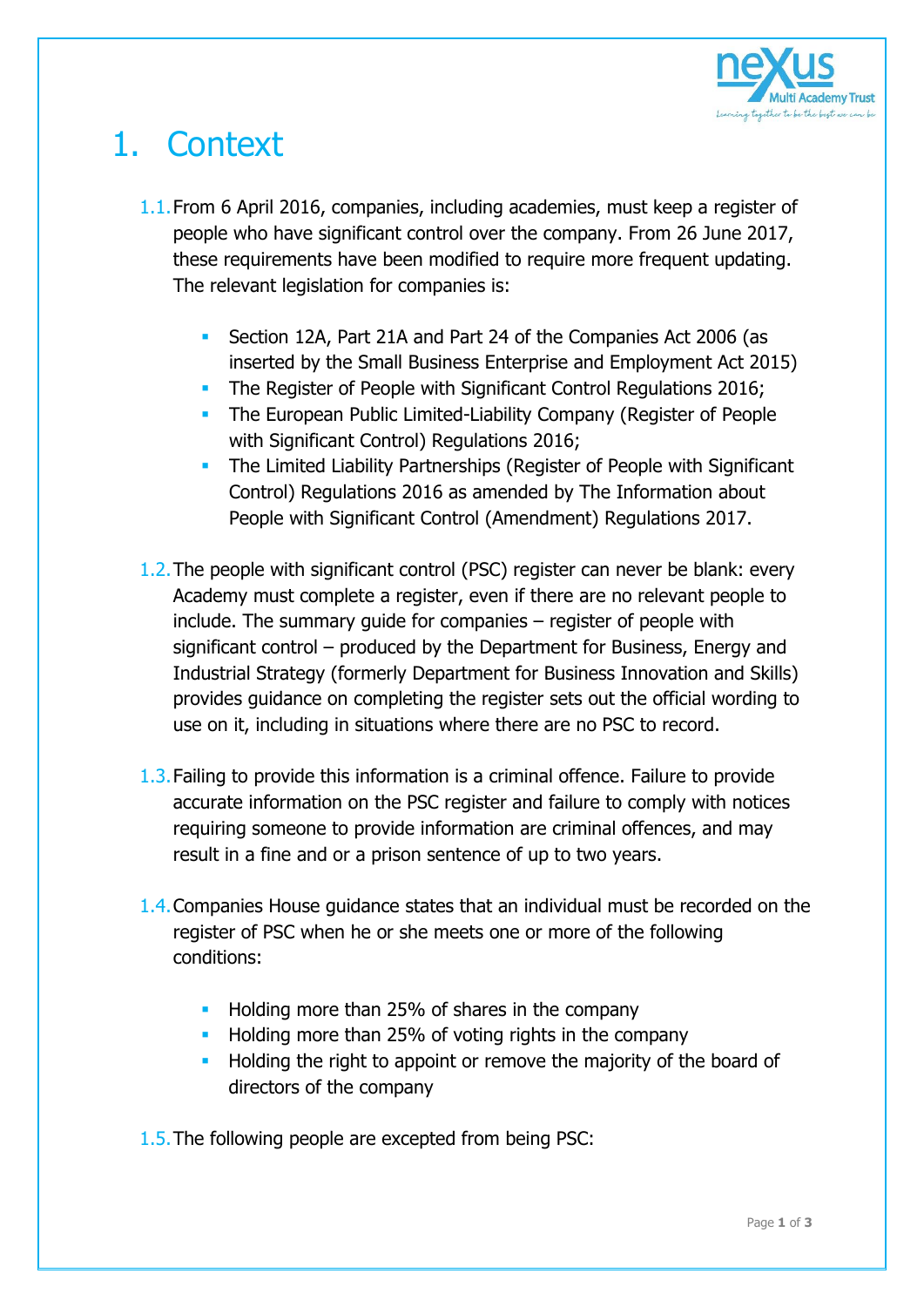

- Trustees
- Anyone acting in the course of his or her employment (for example, the Headteacher or the CEO)
- 1.6.As a trustee, the chair is therefore also accepted from being a person with significant control.
- 1.7.PSC may include sponsors or members of the academy trust. For example:
	- An academy trust with fewer than four members, all of whom are individuals with voting rights, will have PSC
	- If an individual such as a sponsor has the ability to appoint a majority of the trustees, he or she will be a PSC
- 1.8.All academies must:
	- **Identify** the people with significant control (PSCs) over the company and confirm their information;
	- **Record** the details of the PSC on the company's own PSC register within 14 days;
	- **Provide** this information to Companies House within a further 14 days;
	- **Update** the information on the company's own PSC register when it changes within 14 days, and update the information at Companies House within a further 14 days;
	- **Confirm** to Companies House that information on the public register is accurate, where it has not been updated in the previous 12 months.

## 2. Scope

2.1. This policy relates to all academies and settings across Nexus MAT and supersedes any local policies and procedures that have been in use prior to the academy conversion. Where required, an individual Nexus MAT academy – in agreement with the Trust Chief Executive Officer - may publish a supplementary policy guidance document or procedure in line with this policy, to ensure that any idiosyncrasies associated with that specific academy are covered in their local policy library.

## 3. Nexus Multi Academy Trust PCS register